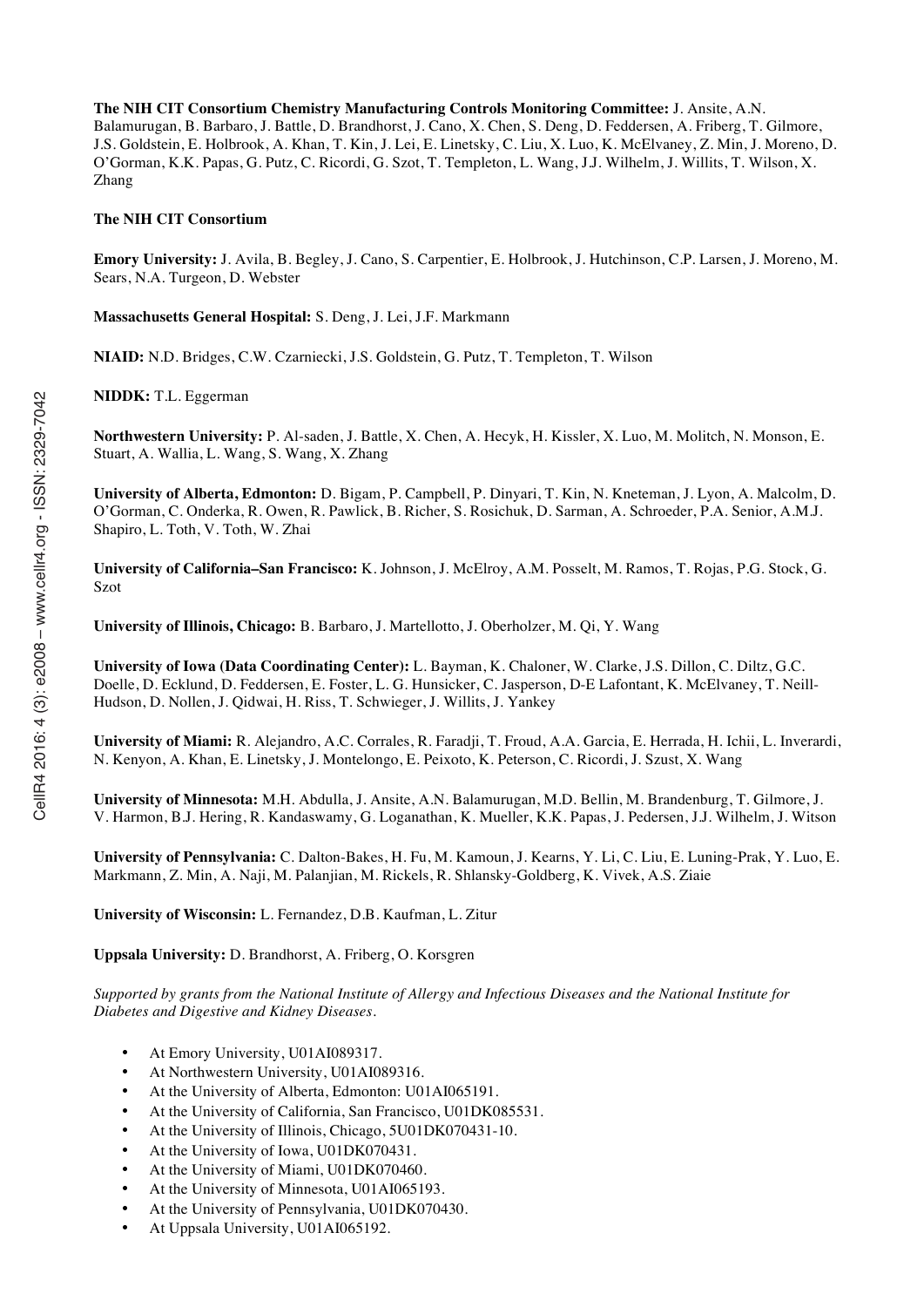*In addition, the study was supported by the following GCRC and CTSA awards:*

- At Emory University: UL1TR000454.
- At Northwestern University: 5UL1RR025741 and 8UL1TR000150.
- At the University of California, San Francisco, UL1TR000004.
- At the University of Illinois, Chicago, UL1TR000050.
- At the University of Miami: 1UL1TR000460.
- At the University of Minnesota: 5M01-RR000400 and UL1TR000114.
- At the University of Pennsylvania: UL1TR000003.

Address correspondence to: Camillo Ricordi MD, Chairman, CIT Steering Committee, ricordi@miami.edu

# **To cite this article**

*Raw Material Specification, Islet Gradient 1.096, Sterile – Standard Operating Procedure of the NIH Clinical Islet Transplantation Consortium*

CellR4 2016; 4 (3): e2008